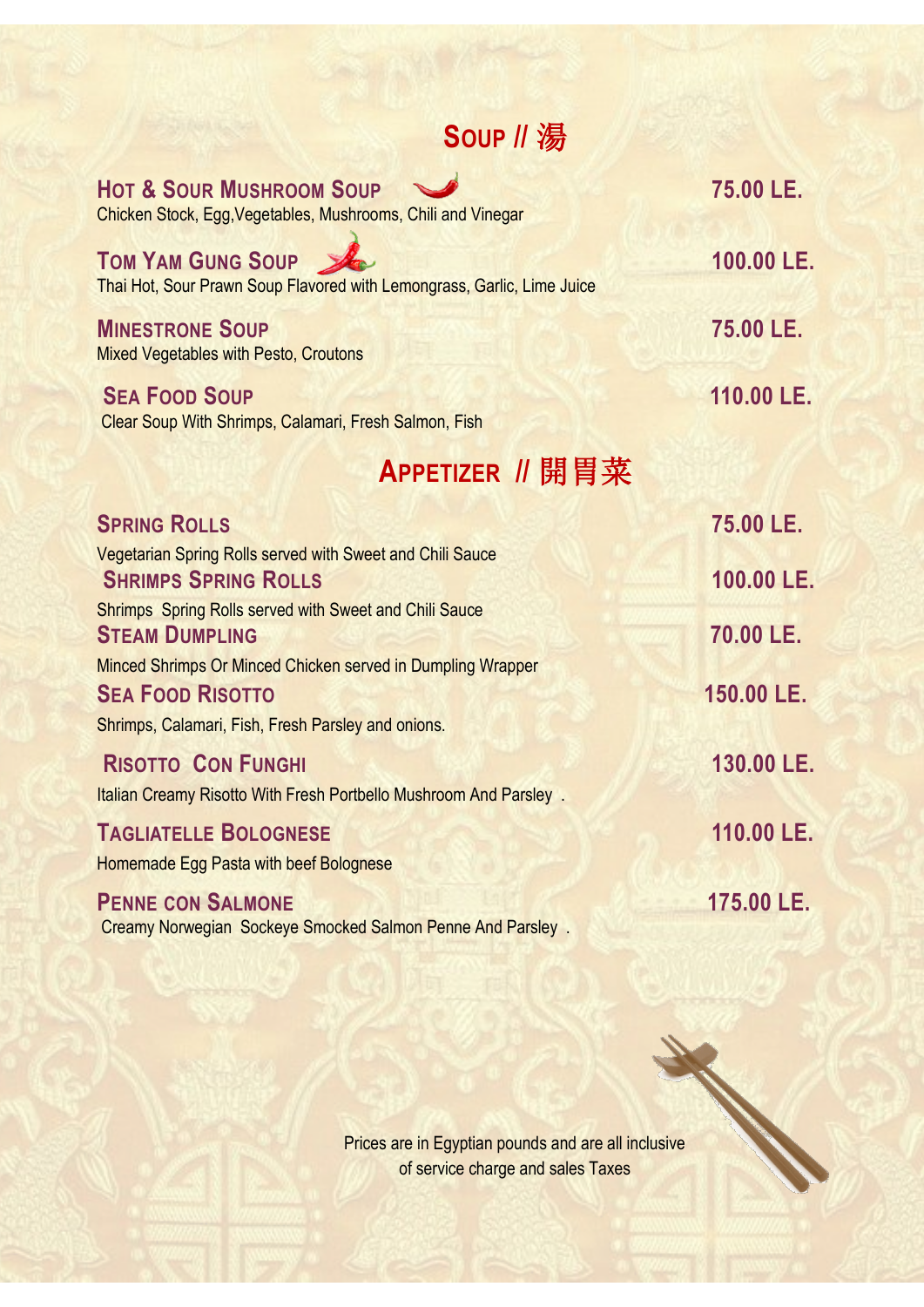### **SALAD //** 沙拉

| <b>CAESER SALAD (SALMON OR SHRIMP)</b>                                                    | 185.00 LE. |
|-------------------------------------------------------------------------------------------|------------|
| Fresh lettuce, chicken breast, croutons, Parmesan flakes and caeser dressing              |            |
| <b>CHICKEN CAESER SALAD</b>                                                               | 120.00 LE. |
| Fresh lettuce, chicken breast, croutons, Parmesan flakes and caeser dressing              |            |
| <b>GREAK SALAD</b>                                                                        | 90.00LE.   |
| Crisp salad leaves with onion rings, tomato, oregano and cucumber topped with feta cheese |            |
| <b>SALMON CARPACCIO</b>                                                                   | 175.00 LE. |
| Marinated Salmon, sweet onions, Capers and Dressing                                       |            |
| <b>BEEF CARPACCIO</b>                                                                     | 150.00 LE. |
| Thinly sliced beef tenderloin topped with parmesan shaving and olive oil.                 |            |
| <b>VITELLO TONNATO</b>                                                                    | 150.00 LE. |
| Sliced veal served with tuna sauce and capers.                                            |            |

# **MAIN COURSE //** 主菜

## **POULTRY //** 家禽

| <b>KUNG PAO CHICKEN</b>                                                                                            | 200.00 LE. |
|--------------------------------------------------------------------------------------------------------------------|------------|
| <b>Tender Chicken Cubes and Succulent Red Bell Peppers</b><br><b>Tossed with a Spicy Garlic Sauce</b>              |            |
| <b>CHICKEN TANDOORI</b>                                                                                            | 210.00 LE. |
| Chicken Marinated with Yoghurt and Spices, Charcolgrill in The<br><b>Tandoori Oven Served with Turmeric Onions</b> |            |
| <b>GAI PRIEW WAN</b>                                                                                               | 200.00 LE. |
| Sweet & Sour Chicken with Pineapple.                                                                               |            |
| <b>HALF GRILLED CHICKEN</b>                                                                                        | 200.00 LE. |
| Grilled marinated half chicken with herbs, lime and olive oil                                                      |            |
| <b>CHICKEN BUTTER CURRY SAUCE</b>                                                                                  | 200.00 LE. |
| <b>Tender Chicken Cubes With Creamy Curry Sauce</b>                                                                |            |
|                                                                                                                    |            |
| Prices are in Egyptian pounds and are all inclusive                                                                |            |
| of service charge and sales Taxes                                                                                  |            |

of service charge and sales Taxes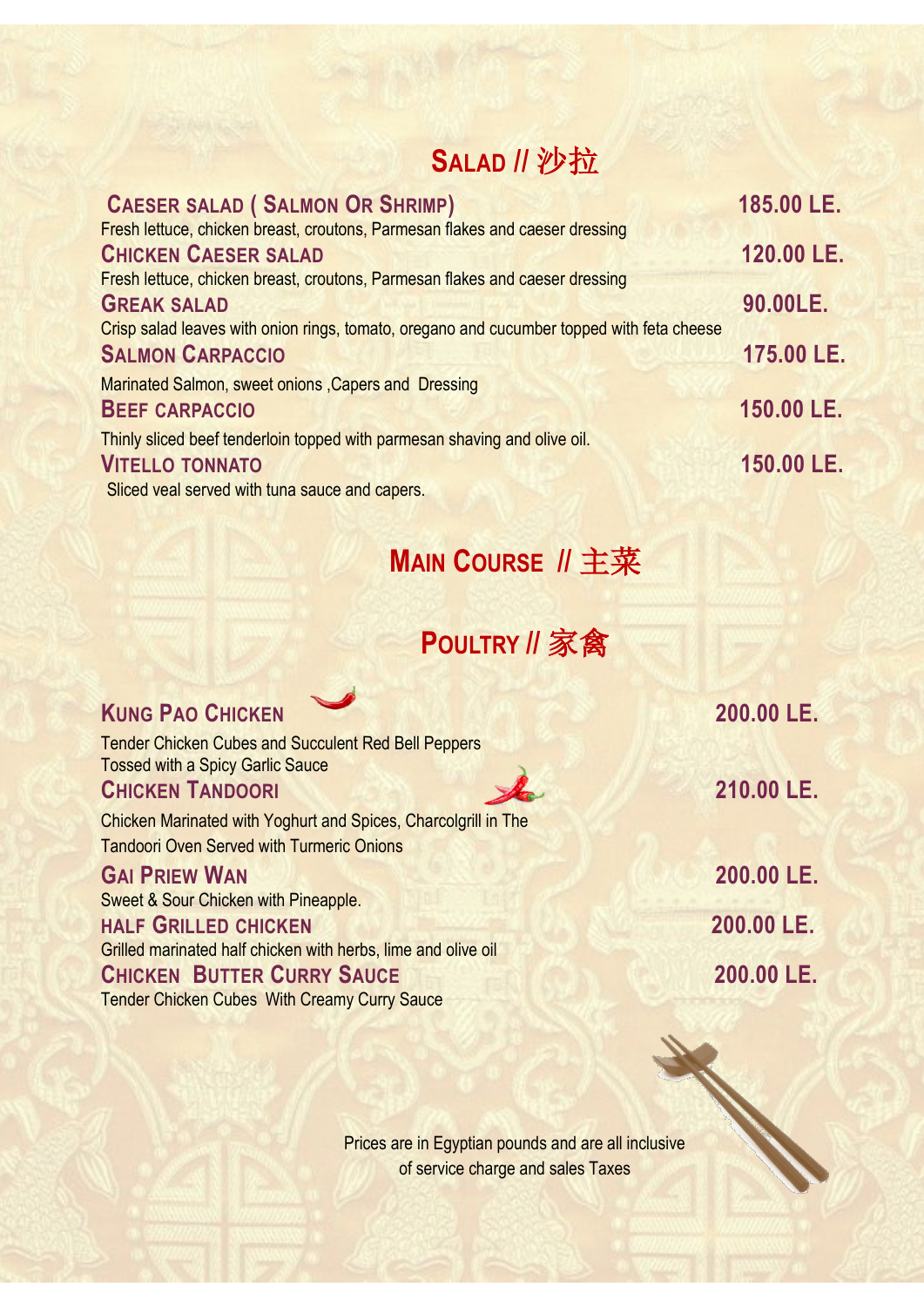#### **BEEF //** 牛肉

| <b>BEEF RAGS</b>                                                                                    | 200.00 LE. |
|-----------------------------------------------------------------------------------------------------|------------|
| Pan fried tenderloin stripes beef served with parmesan shaving and rucola.                          |            |
| <b>BEEF FILLET WITH HERBS</b>                                                                       | 275.00 LE. |
| Brazilian tenderloin cooked at you like                                                             |            |
| <b>GRILLED BEEF RIB-EYE STEAK</b>                                                                   | 310.00 LE. |
| American Beef Ribeye perfectly marinated cooked at your style                                       |            |
| <b>MONGOLIAN BEEF WITH BROCCOLI</b>                                                                 | 200.00 LE. |
| Stir-Fry Beef with Fresh Ginger & Garlic Marinated with Oyster Sauce, Sesame Oil and Soya sauce     |            |
| <b>SCALOPPINE DI VITELLO AL LIMONE O AI FUNGHI</b>                                                  | 240.00 LE. |
| Pan fried Veal escalope with your choice of lemon or mushroom sauce                                 |            |
| <b>TAGLIATA DI MANZO</b>                                                                            | 275.00 LE. |
| Seared slices sirloin steak heaped with rucola and parmesan shavings, olive oil and fresh rosemary. |            |

 **ALL PLATES ARE SERVED WITH YOUR CHOISE OF TWO SIDE DISHES** Mashed Potatoes, Grilled Vegetables, French Fries , White Rice.

### **SEAFOOD //** 海鮮

| 330.00LE.  |
|------------|
|            |
| 280.00 LE. |
|            |
| 280.00 LE. |
|            |
| 320.00 LE. |
|            |
| 250.00 LE. |
|            |

Shrimps in Spicy Red Curry Served with Vegetables

 **ALL PLATES ARE SERVED WITH YOUR CHOISE OF TWO SIDE DISHES Mashed Potatoes, Grilled Vegetables, French Fries white rice.** 

> Prices are in Egyptian pounds and are all inclusive of service charge and sales Taxes